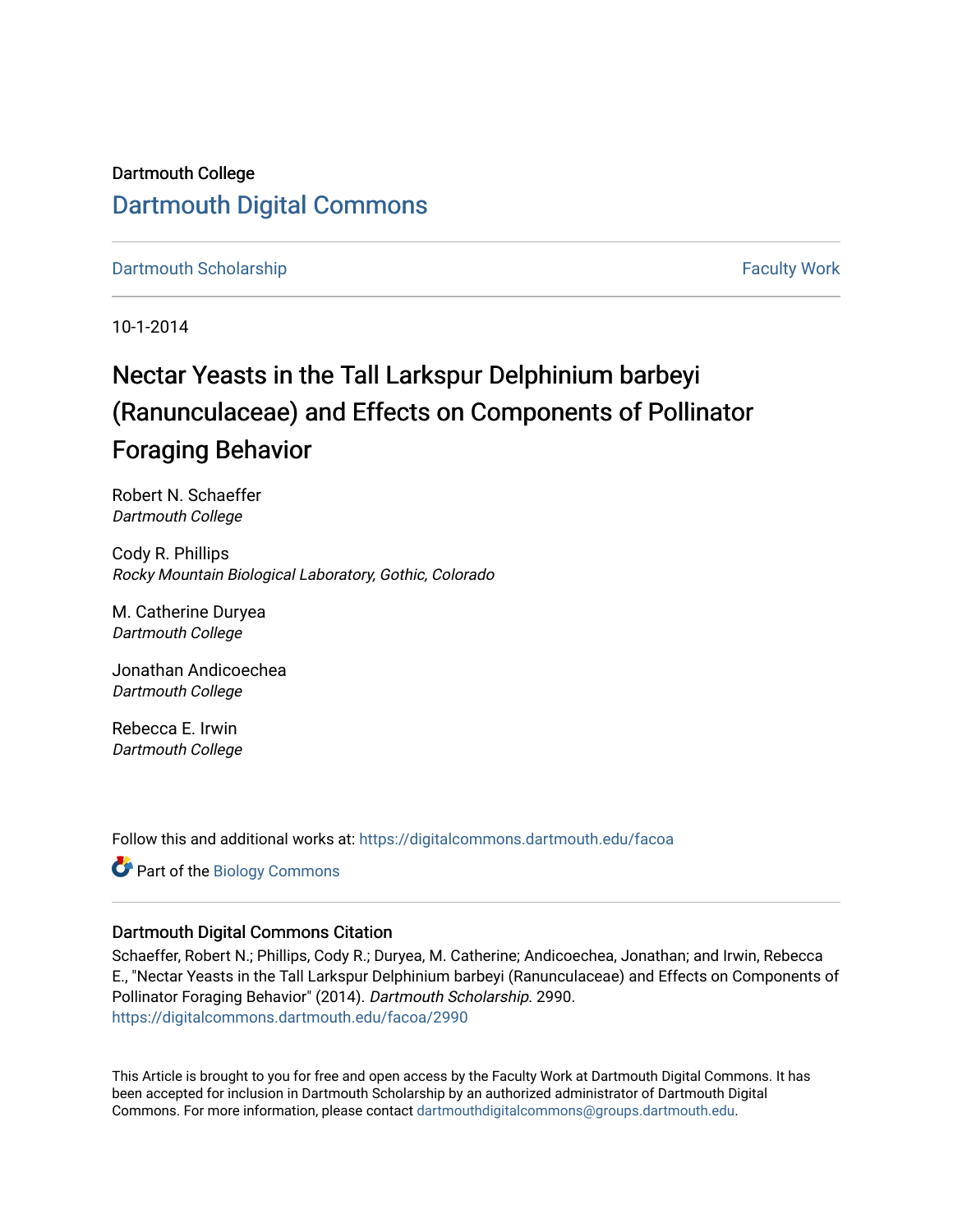# Nectar Yeasts in the Tall Larkspur Delphinium barbeyi (Ranunculaceae) and Effects on Components of Pollinator Foraging Behavior



Robert N. Schaeffer<sup>1,2\*</sup>, Cody R. Phillips<sup>2</sup>, M. Catherine Duryea<sup>1</sup>, Jonathan Andicoechea<sup>1,2</sup>, Rebecca E. Irwin $1/2$ 

1 Department of Biological Sciences, Dartmouth College, Hanover, New Hampshire, United States of America, 2 Rocky Mountain Biological Laboratory, Gothic, Colorado, United States of America

# Abstract

Microorganisms frequently colonize the nectar of angiosperm species. Though capable of altering a suite of traits important for pollinator attraction, few studies exist that test the degree to which they mediate pollinator foraging behavior. The objective of our study was to fill this gap by assessing the abundance and diversity of yeasts associated with the perennial larkspur Delphinium barbeyi (Ranunculaceae) and testing whether their presence affected components of pollinator foraging behavior. Yeasts frequently colonized D. barbeyi nectar, populating 54-77% of flowers examined depending on site. Though common, the yeast community was species-poor, represented by a single species, Metschnikowia reukaufii. Female-phase flowers of D. barbeyi were more likely to have higher densities of yeasts in comparison to male-phase flowers. Pollinators were likely vectors of yeasts, as virgin (unvisited) flowers rarely contained yeasts compared to flowers open to pollinator visitation, which were frequently colonized. Finally, pollinators responded positively to the presence of yeasts. Bombus foragers both visited and probed more flowers inoculated with yeasts in comparison to uninoculated controls. Taken together, our results suggest that variation in the occurrence and density of nectar-inhabiting yeasts have the potential to alter components of pollinator foraging behavior linked to pollen transfer and plant fitness.

Citation: Schaeffer RN, Phillips CR, Duryea MC, Andicoechea J, Irwin RE (2014) Nectar Yeasts in the Tall Larkspur Delphinium barbeyi (Ranunculaceae) and Effects on Components of Pollinator Foraging Behavior. PLoS ONE 9(10): e108214. doi:10.1371/journal.pone.0108214

Editor: Shuang-Quan Huang, Central China Normal University, China

Received May 21, 2014; Accepted August 26, 2014; Published October 1, 2014

Copyright: © 2014 Schaeffer et al. This is an open-access article distributed under the terms of the [Creative Commons Attribution License,](http://creativecommons.org/licenses/by/4.0/) which permits unrestricted use, distribution, and reproduction in any medium, provided the original author and source are credited.

Data Availability: The authors confirm that all data underlying the findings are fully available without restriction. All data are included within the paper.

Funding: This work was supported by the Dartmouth College Cramer Fund, the Jean H. Langenheim graduate fellowship from the RMBL, and the National Science Foundation (DEB-0841862 and DEB-1311156). Any opinions, findings, and conclusions or recommendations expressed in this material are those of the authors and do not necessarily reflect the views of the National Science Foundation. The funders had no role in study design, data collection and analysis, decision to publish, or preparation of the manuscript.

Competing Interests: The authors have declared that no competing interests exist.

\* Email: Robert.Schaeffer@Tufts.edu

# Introduction

Microbial organisms abound in natural systems. For plants, processes as critical as nutrient acquisition and defense against herbivores can be fueled and enhanced by plant interactions with microbes [1–3] and almost all plant parts examined interact with microorganisms, including roots, leaves, and flowers. Even floral nectar hosts a microbial community, including yeasts, bacteria, filamentous fungi, and smuts [4–8]. Even though the chemical composition of nectar could strongly select against microorganisms [9–11], recent studies suggest that microorganisms routinely colonize the nectar of many plant species [5], [8], [12]. For example, community-level surveys suggest that as many as 95% of plant species in a community can harbor yeasts in their nectar [8], [12], [13]. Despite the growing number of studies documenting the proportions of plant species harboring microbes in their nectar and nectar microbial community composition, few studies have dissected spatial and temporal dynamics of nectar microbial occurrence and density in single plant species [12], [14], [15]. This limited number of studies has observed significant variation in microbial communities among flowers within plants, plants within populations, and among populations. Understanding the magnitude of such variation could have important implications for how plants interact with their pollinators [12], with subsequent effects on pollen flow, plant fitness, and patterns of pollinator-mediated natural selection.

Floral nectar is a critical resource meditating interactions between plants and animals [16], and nectar-inhabiting microorganisms have the potential to modify a suite of traits important for pollinator attraction [6], [17], [18]. For example, yeast activity in nectar can drastically reduce sugar concentrations and alter sugar ratios [6], [13]. Moreover, yeast metabolic activity can affect other floral attractive traits, such as temperature [19], scent [17], [20], and amino acid content [21], [22]. Indeed, evidence suggests that yeasts can affect pollinator foraging behavior with consequences for plant fitness [23–25]. For example, high densities of yeast in the nectar of the low larkspur Delphinium nuttallianum increased the amount of nectar removed by bumble bee and hummingbird pollinators relative to flowers with low yeast densities [25], a pattern similar to that found for the bumble bee pollinated Helleborus foetidus [24]. However, these beneficial effects of yeasts on pollinator foraging are not universal [18], [26]. More studies are needed that link the presence and activity of nectar-inhabiting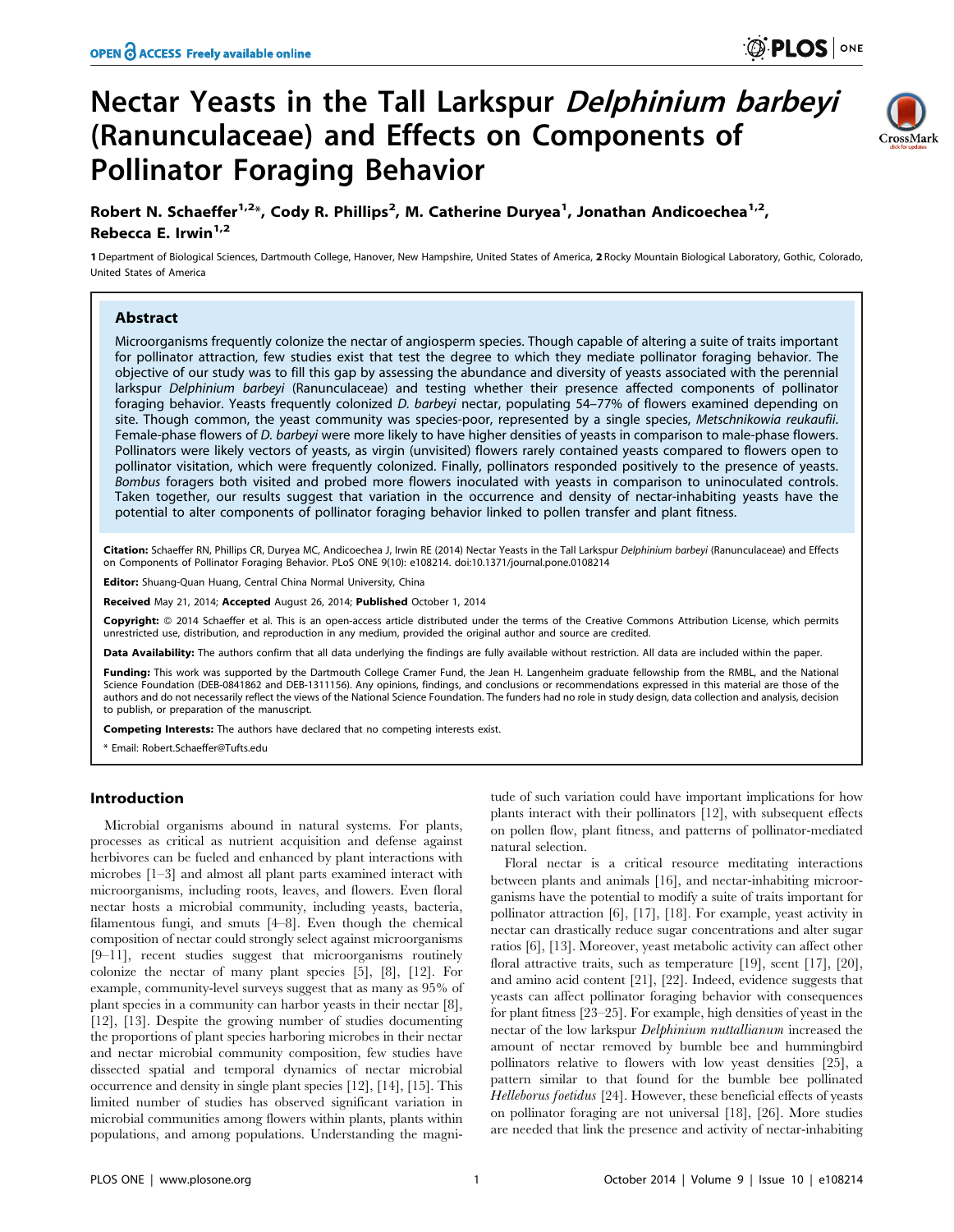yeasts to plant-pollinator interactions to assess the generality of these findings.

Here, we investigated variation in the occurrence and density of nectar-inhabiting yeasts of the montane tall larkspur Delphinium barbeyi (Ranunculaceae; hereafter *Delphinium*), and their effects on pollinator foraging behavior. Specifically, we investigated the (1) the frequency of occurrence, density, and identity of yeasts in the floral nectar of Delphinium; (2) how their dynamics vary spatially and with flower sex; and (3) the relationship between yeast presence and potential changes in pollinator foraging behavior. We tested the following three predictions. First, though selfcompatible, Delphinium relies on a suite of pollinators for successful reproduction through out-crossing [27]. Recent studies have documented that such pollinators can serve as vectors of yeast in other plant-pollinator systems [12], [14], [28]. Thus, we predicted to find similar vectoring in Delphinium. Second, assuming pollinators disperse nectar-inhabiting yeasts and because pollinator visitation can vary among sites as well as between male and female phases of flowers [29–31], we predicted that nectar yeast densities would also vary among Delphinium populations and between floral sexual phases. Third, the foraging behavior of the dominant pollinators of *Delphinium* (bumble bees) are sensitive to changes in nectar traits, such as nectar volume, sugar concentration, sugar ratios, and scent [32], [33], many of which may change as a function of yeast presence or metabolic activity [6], [18]. Thus, we predicted that yeasts would alter bumble bee pollinator foraging behavior. Given that pollinators are important for Delphinium reproduction [34], any potential changes in pollinator foraging behavior could alter plant fitness.

# Materials and Methods

### Ethics statement

This research was conducted in accordance with the recommendations and approval of the Rocky Mountain Biological Laboratory (RMBL) Research Committee and is in compliance with a special research permit issued to them by the US Forest Service.

# Study system

We conducted this study using the tall larkspur, Delphinium barbeyi, near RMBL in Gothic, Colorado, USA (elevation: 2891 m). Around RMBL, D. barbeyi is a long-lived, perennial herb that blooms from mid-July to late August. Commonly found in wet meadows in subalpine and montane regions of Wyoming, Utah, and Colorado, USA [35], D. barbeyi typically grows multiple stalks  $(\sim1.5 \text{ m}$  in height) that produce tens to hundreds of hermaphroditic, protandrous flowers [36–38]. The flowers of D. barbeyi have two nectar spurs contained within the fused upper petals with a nectar standing crop of 1.8+0.05 ml per flower in the morning before pollinator visitation and a sugar concentration of 44+3% (Irwin, unpub data). The most common pollinators of D. barbeyi around RMBL are bumble bees (especially Bombus appositus and B. flavifrons) but flowers are also visited by hummingbirds (Selasphorus platycercus and S. rufus), hawkmoths (Hyles lineata), and small bees and flies [36], [39–41].

# Nectar sampling

Nectar sampling was conducted at three study sites near RMBL: the 401-Trailhead Meadow (Lat, Long:  $38.965$ ,  $-106.988$ ), Marriage Meadow (Lat, Long:  $38.967$ ,  $-106.99$ ), and the Beaver Dam Meadow (Lat, Long:  $38.974$ ,  $-106.993$ ). To assess both the frequency of yeast occurrence and their density in D. barbeyi, floral nectar was collected in summer 2013 using the following approach. Whole stalks on individual plants were bagged using fine-mesh bags constructed of bridal veil to prevent flower visitation by pollinators or other insects and allow for nectar accumulation. On each stalk, we took care to mark whether flowers were open or virgin (enlarged bud) prior to bagging, in addition to their sexual phase. Flowers were scored for their sex as either male (pollen-dehiscing anthers) or female (dried anthers and stigmas were reflexed). After 48 hrs, we returned to bagged stalks and collected marked flowers ( $N = 2-25$  flowers per stalk). Flowers were stored individually in Zip-loc bags, placed in a cooler, and returned to the laboratory for processing of nectar samples. All processing occurred within 12 hours of collection. Sites were sampled twice between 12 July and 4 August 2013, and 10 stalks (each on a different plant) were bagged per sampling event per site.

#### Yeast density, and identification

To determine yeast presence and density, we extracted nectar from flowers with calibrated microcapillary tubes and recorded the volume of each sample. Each sample was diluted with 9  $\mu$ l of 30% lactophenol cotton blue solution to facilitate microscopic visualization of yeasts. Cell density (cells/mm<sup>3</sup> of nectar) was determined using a Neubauer chamber (Hausser Scientific, Horsham, PA, USA) and standard cell counting methods at a magnification of 400x (Nikon Eclipse E400, Melville, NY, USA) [6], [12]. We identified cells as yeasts based on size and morphological features, such as the presence of budding cells and large vacuoles, which contain refractive corpuscles. These density estimates thus integrate across all potential yeast taxa that were present in a sample, since this morphology-based identification cannot distinguish among different yeast species. This coarse level of identification however was suitable to assess yeast occurrence and density and has been successfully used in other yeast surveys [6], [12].

Yeast identity was determined by removing nectar from a subset of *Delphinium* flowers ( $N = 28$  flowers, each from a different plant) and streaking samples onto yeast malt (YM) agar (Catolog number: Y3127, Sigma-Aldrich, Inc., Saint Louis, MO, USA) supplemented with chloramphenicol. Including chloramphenicol inhibited bacterial growth so that we could focus on yeasts; assessing nectar bacterial abundance and diversity was beyond the scope of this study but can be assessed in future research. For each plate, one colony was picked for each morphologically distinct colony type and subsequently plated for further purification of isolates. DNA from isolates was extracted and amplified using a Sigma REDExtract-N-Amp Tissue polymerase chain reaction (PCR) kit (Sigma-Aldrich, Inc., Saint Louis, MO, USA). PCR was performed in a volume of  $20 \mu l$  using  $0.8 \mu l$  of extracted DNA, 10 ml of REDExtract-N-Amp PCR Reaction Mix, 0.15 ml of each primer at 50  $\mu$ M and 8.9  $\mu$ l of H<sub>2</sub>O. We amplified a region of the D1/D2 domains of the large subunit nuclear ribosomal RNA gene using the primers NL1 and NL4 [42]. PCR amplification was performed using a DNAEngine Thermal Cycler (Bio Rad Laboratories, Hercules, CA) using a touchdown PCR protocol outlined in Belisle et al. [14]. PCR products were separated by gel electrophoresis using 2% tris-borate-EDTA (TBE) agarose gel and visualized using ethidium bromide staining and subsequent UV transillumination (UVP Biosystems, Upland, CA). Samples that produced a visible band were purified by addition of  $2 \mu$ l of ExoSAP-IT (Affymetrix, Santa Clara, CA) and incubation at  $37^{\circ}$ C for 30 mins followed by an inactivation step at  $80^{\circ}$ C for 15 mins. Purified products were sequenced on an ABI3730 Genetic Analyzer (Applied Biosystems, Carlsbad, CA) in one direction using the primer NL1. We trimmed and edited all sequences by eye using the program Sequencher v4.6 (Gene Codes, Corp., Ann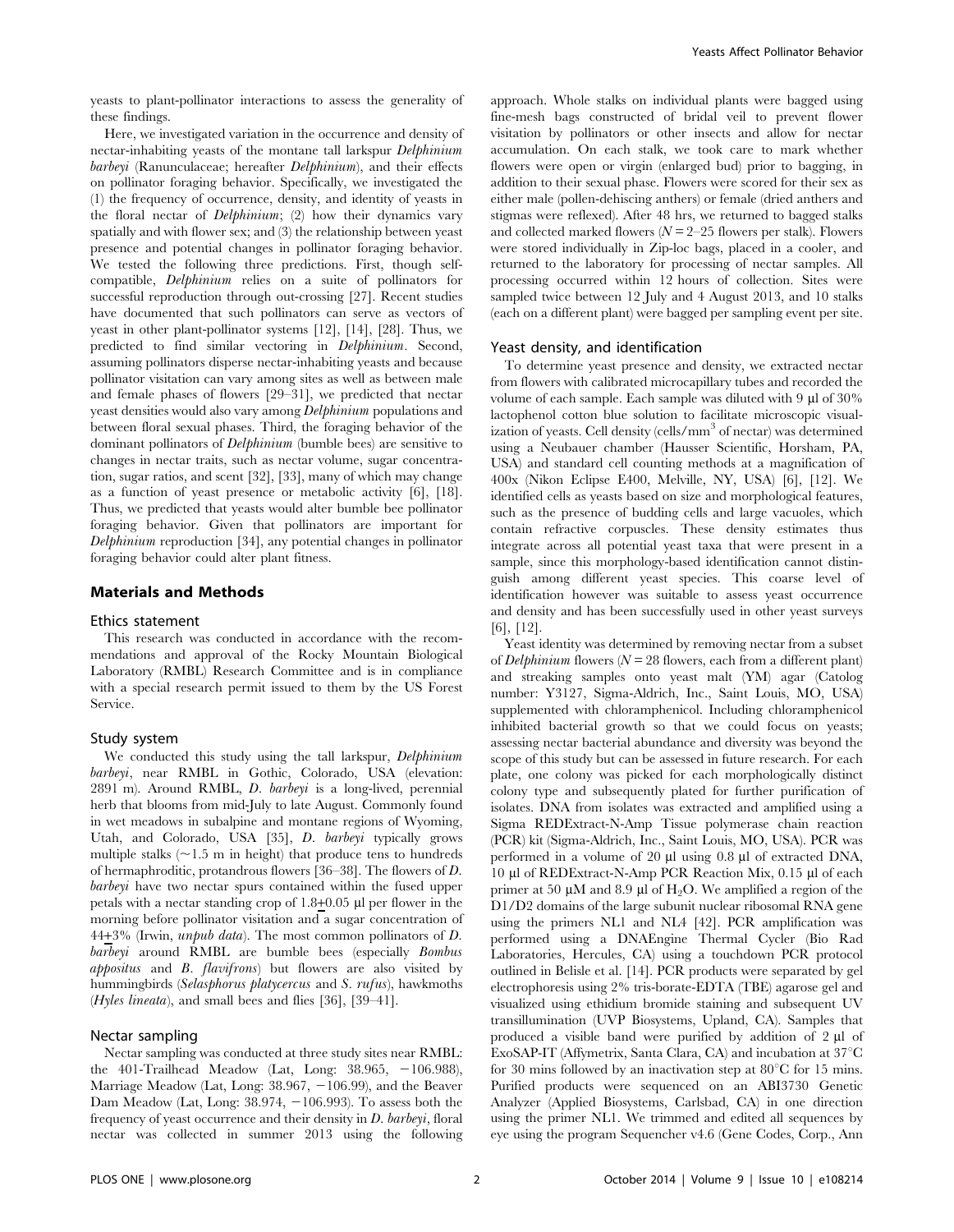Arbor, MI) and aligned sequences to identify sequence polymorphisms. For each unique sequence, we used the Basic Local Alignment Search Tool (BLAST) to search against the entire nucleotide database (nr/nt) on GenBank for species identification [43]. Representative sequences were deposited in GenBank (KM281726-KM281801).

#### Pollinator foraging behavior

To assess whether yeasts affected bumble bee pollinator foraging behavior, we conducted a behavioral assay in 2012 using experimental arrays of Delphinium in a portable greenhouse (WeatherPort Inc; Gunnison, CO, USA). Arrays were constructed using cut, virgin inflorescences set in green, translucent waterpics in a  $4\times3$  grid ( $N = 12$  stalks) with 15 cm spacing between pics. Newly cut, virgin inflorescences were used for each trial, with six inflorescences each treated at the whole-inflorescence level with either yeast-inoculated or control solutions.

In the yeast-inoculation treatment, we manipulated yeast density by adding 2  $\mu$ l of yeast-inoculated 50% (w/w) sucrose solution (incubated for  $5$  days) to open flowers using a  $25 \mu$ l Hamilton syringe (Hamilton Co., Reno, NV, USA). The yeastinoculated solution was made with cells isolated from Metschnikowia reukaufii, a cosmopolitan, ascomycetous yeast of the Metschnikowia clade. This yeast was the only species found in our D. barbeyi nectar samples (see Results) and is also commonly associated with floral nectar and pollinators globally [6], [12], [14], [44]. Cells of an isolated M. reukaufii strain local to RMBL were obtained from cultures maintained on YM agar supplemented with chloramphenicol. Yeast-inoculated solutions were incubated for 5 days because this time period falls within an average flower's timespan  $[45]$ , and the addition of 2  $\mu$ l of sucrose solution falls within the range of lifetime floral nectar production and so can be experienced by foragers naturally [45], [46]. Flowers on control inflorescences received sterilized 50% (w/w) sucrose solution of the same volume, using a separate syringe to prevent cross-contamination. We wiped the syringe tips clean of pollen between plants using 70% ethanol, and care was taken to ensure that each nectar spur per flower received some solution. Because of the complex morphology of Delphinium flowers, we did not remove nectar from flowers prior to adding solutions to avoid damaging flowers. Because some ''virgin'' flowers can become colonized by yeasts through vectoring by other flower visitors, such as beetles (see Results), our control and yeast treatments may not reflect absence vs. presence of yeasts. Thus, our treatment applications reflect a dilution or augmentation of yeast cells, respectively, and prior research on a related species, D. nuttallianum, showed that diluting or augmenting yeast cells results in statistically significant low and high yeast cell densities that fall within the natural range of yeast cells exhibited in nature [25].

We used wild-caught queen B. appositus  $(N = 15)$  and B. *flavifrons*  $(N = 20)$ . Bees were cooled on ice prior to foraging trials. Each trial consisted of an individual bee foraging on the array. The positions of yeast-inoculated or control treatments within the array were randomized for each bee. We monitored foraging decisions of each bee individually using hand-held voice recorders, noting the treatment identity of inflorescences and flowers visited, in addition to foraging time per flower (sec). After the foraging trials, bees were released at their collection location.

#### Statistical analyses

All statistical analyses were performed using R version 3.0.2 [47]. To test whether pollinators may be responsible for vectoring yeasts, we compared yeast densities across all virgin (not exposed to pollinators prior to bagging) and open (exposed to pollinators prior to bagging) flowers sampled by fitting a linear mixed effects model using the *nlme* package with yeast density  $(\log_{10}(x+1))$ transformed) as the dependent variable and visitation status (open/ virgin) as the explanatory variable. Since multiple open and virgin flowers were taken from the same plant, and few plants had both open and virgin flowers for comparison  $(N = 16)$ , we pooled plants across sampling events (dates and sites) in the analysis. To control for this, we treated sampling date, site, and plant identity as random effects in our model, with plant nested within date, nested within site.

To test for differences in yeast cell density between sex phases of open flowers, and whether the potential differences between sex phases varied amongst sites, we fit a linear mixed effects model with sex-phase and site as fixed factors and their interaction. Plant identity and sampling date were included as random effects with plant identity nested within sampling date. Because we only measured yeast density in three sites, we included site as a fixed and not a random effect. We included plant identity to avoid pseudoreplication due to sampling multiple flowers from within the same plant. Cell density was  $log_{10}(x+1)$  transformed prior to analysis.

To examine effects of nectar-inhabiting yeasts on pollinator foraging behavior, we fit separate linear mixed effects models for each component of foraging behavior (proportion of visits, proportion of flowers probed, and foraging time per flower) examined. For each forager, we calculated the proportion of total visits, mean proportion of flowers probed, and foraging time per flower for each respective nectar treatment. In our models, these behavior metrics served as response variables and nectar treatment (control or yeast), species identity  $(B.$  appositus or  $B.$  flavifrons), and their interaction were treated as fixed effects. In each model, forager identity was treated as a random effect to avoid pseudoreplication of behavior measurements within individuals.

#### Results

# Density of yeasts

Yeast density differed significantly between virgin and open flowers examined  $(F_{1,186} = 132.61, p < 0.0001)$ . Only 11% of bagged virgin flowers contained yeasts, whereas 85% of open flowers that had been exposed to pollinators contained yeasts. Yeast density varied among floral sex phases (Fig. 1;  $F_{1, 366} = 97.5$ ,  $p<0.0001$ , with female-phase flowers regularly harboring higher densities of yeasts in comparison to those in male-phase. The magnitude of this difference between floral-sex phases did not vary significantly across sites (site  $\times$  sex-phase interaction:  $F_{2,366} = 2.87$ ,  $p = 0.06$ ). Moreover, we did not detect a significant main effect of site on yeast density  $(F_{2,3}= 1.42, p = 0.37)$ . The proportion of Delphinium samples colonized by yeasts ranged from 77% at Beaver Dam to 67% at 401-Trailhead Meadow to 54% at Marriage Meadow (54%).

## Yeast identification

A total of 76 isolates were obtained from the 28 nectar samples cultured. All of the isolates were of a single species, the ascomycetous yeast Metschnikowia reukaufii.

## Pollinator foraging behavior

Pollinators responded positively to the presence of yeasts. A significantly higher proportion of visits made by Bombus foragers were to yeast-treated inflorescences rather than to controls (Fig. 2A:  $F_{1,30} = 5.8$ ,  $p = 0.02$ ). This effect on foraging behavior was consistent across species, as we detected no significant yeast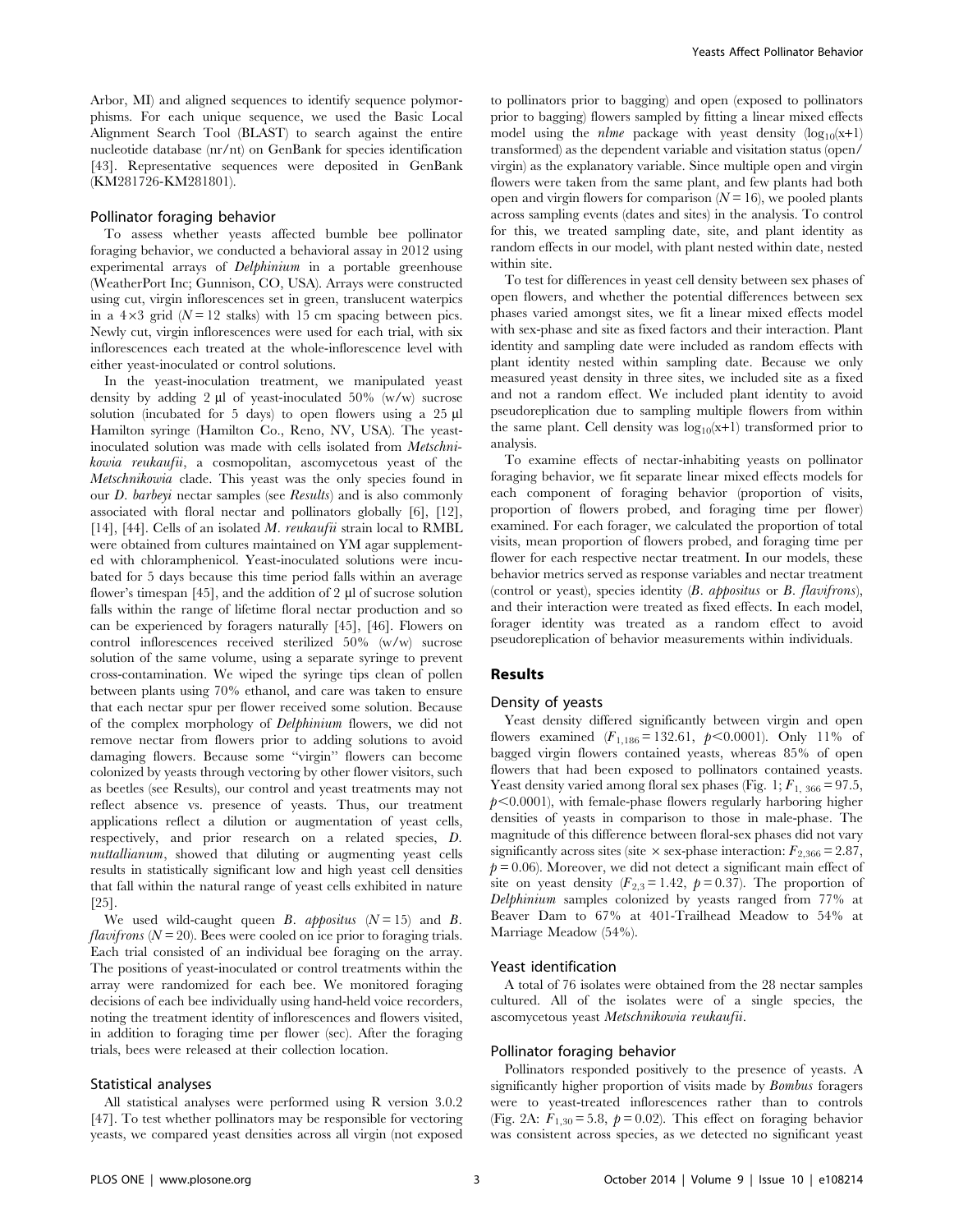

Figure 1. Yeast cell density (log<sub>10</sub>(x+1) transformed) in the nectar of *Delphinium barbeyi* flowers of different sex phase (male and **female) in three populations.** Symbols represent means and vertical segments are  $\pm$  SE. doi:10.1371/journal.pone.0108214.g001

treatment by species interaction ( $F_{1,30} = 0.05$ ,  $p = 0.82$ ). Moreover, Bombus foragers probed significantly more flowers on yeasttreated inflorescences than controls (Fig. 2B:  $F_{1,29} = 5.85$ ,  $p = 0.02$ ). We also detected a significant differences between Bombus species in probing behavior, with B. appositus probing a greater proportion of flowers compared to B. flavifrons  $(F_{1,33}= 15.33, p = 0.0004)$ . However, foraging time per flower was not affected by the presence of yeast  $(F_{1,33}= 0.009, p = 0.92)$ , nor did pollinator species differ in foraging time  $(F_{1,33}=0.016,$  $p = 0.90$ . Pollinators spent (mean  $\pm$ SE) 10.63 $\pm$ 0.4 sec on yeasttreated flowers and 10.76+0.5 sec on control flowers.

# **Discussion**

Plants participate in myriad interactions with microorganisms both above- and below-ground. Phyllosphere-inhabiting microorganisms are emerging as potentially significant interactors, with the ability to mediate the strength and nature of both antagonistic and mutualistic interactions in which plants participate [18], [24], [25], [48]. Here, we document that nectar-inhabiting yeasts, frequent colonists of floral nectar in Delphinium and other angiosperms, can significantly alter the foraging behavior of generalist bumble bee pollinators.

We detected a significant difference in both the frequency of occurrence and density of yeasts observed between virgin flowers and those open to visitation by larger pollinators, with a significantly lower proportion of virgin flowers colonized. This result suggests an important role of large pollinators as vectors for yeast dispersal and inoculation. All bagged flowers that we termed virgin, however, were not free of yeasts; yeasts were present in a small percentage (11%) of flowers bagged to exclude large pollinators. Dissection of these flowers for nectar removal revealed unidentified floricolous beetles (Phillips, pers obs). Nectar surveys of other systems have revealed that beetles can be an important source for yeast inoculation of floral nectar [49], [50]. The identity of the beetles in the *Delphinium* flowers and whether or not they can indeed vector yeast remains to be investigated. Nonetheless, our results point to the importance of larger floral visitors, such as bumble bees, hummingbirds, hawkmoths, and solitary bees, as the primary vectors of yeast to *Delphinium* flowers, as has been observed in other systems [28], [51].

Yeast frequency of occurrence and density varied significantly across the different spatio-temporal scales examined. Both the proportion of flowers colonized by yeasts and densities observed varied across the three *Delphinium* populations examined, with the Beaver Dam population having both the highest observed density and proportion of flowers colonized. These estimates of frequency of occurrence and density are similar to other population and community surveys [12], [15], [46], [52]. Such among-population variation in yeast dynamics may be a function of multiple processes. For example, differences in phenology among populations, which could influence the timing of interactions between plants and pollinators whom vectors yeasts, may serve as an important source of variation in yeast dynamics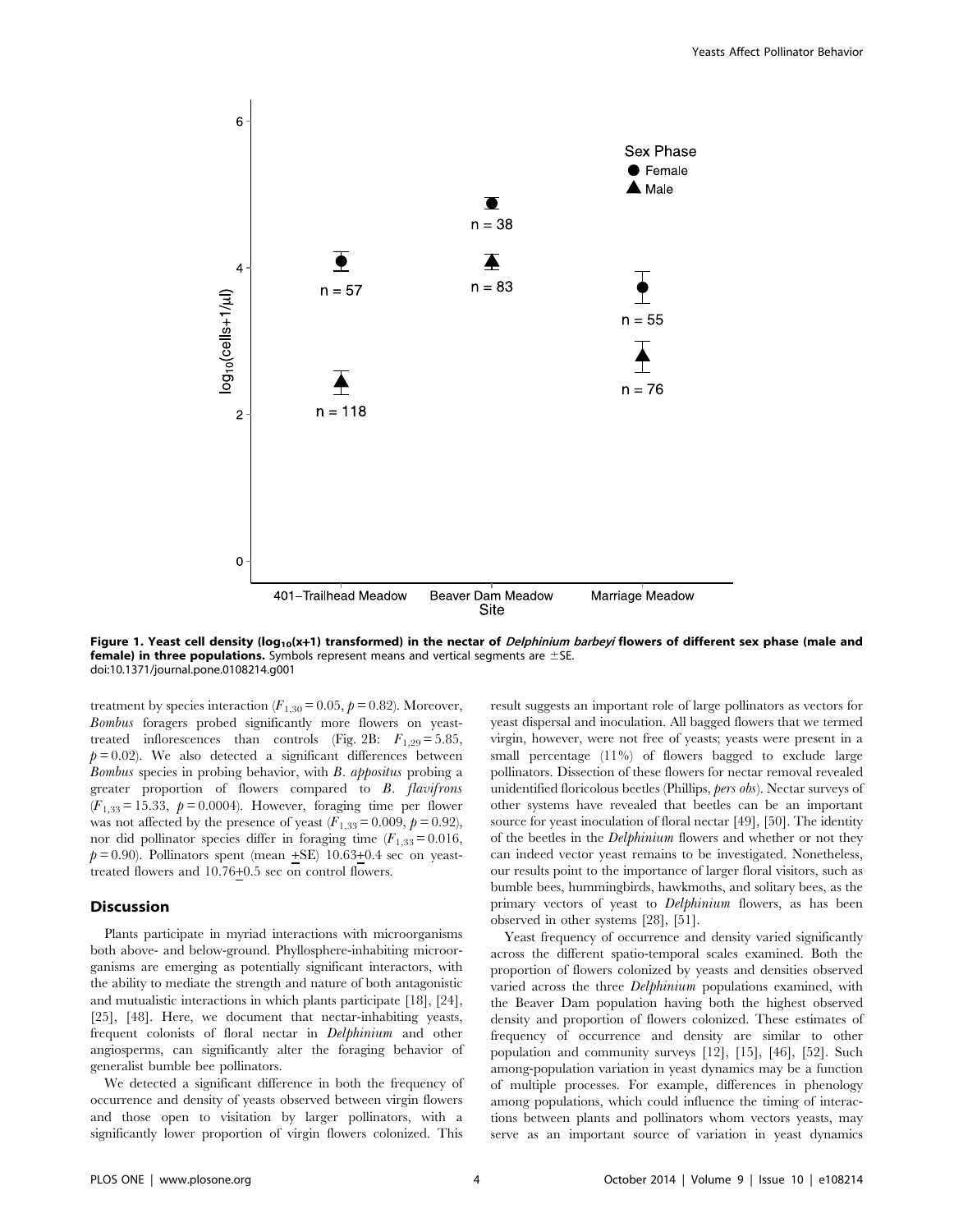

Figure 2. Mean (A) proportion of visits and (B) proportion of flowers probed per foraging bout within an inflorescence for  $B$ . appositus and B. flavifrons to control and yeast-treated Delphinium barbeyi. Bars represent means +SE. doi:10.1371/journal.pone.0108214.g002

observed within and among populations. In addition, such differences may be a function of differences in the abiotic environment experienced by plant populations. For example, Golonka and Vilgalys [8] found evidence for a significant influence of water availability on yeast abundance. Variation in water availability, in addition to other abiotic factors, may influence both the availability and quality of habitat (i.e., nectar) available to yeasts [8]. Yeast density also varied with flower lifetime and its associated sex-phase transition, as yeast densities were significantly higher in female-phase flowers in comparison to those that were male-phase. This finding matches other surveys of protandrous, hermaphroditic systems [6], [22], where older, female-phase flowers typically harbor higher densities of yeast. Such differences are likely a function of both duration of exposure to visitation by pollinators who vector yeasts, thus increasing the probability of inoculation, and incubation time of the yeast in nectar.

The yeast community associated with *Delphinium* nectar was species-poor. Molecular analysis revealed a single species, the ascomycetous yeast Metschnikowia reukaufii, a cosmopolitan yeast that frequently colonizes floral nectar and has been observed in a number of floral systems [5], [12]. Nectar microbial communities are often species-poor, with species richness estimates for yeasts ranging from  $1.2-1.7$  [15], [52], [53]. In general, this low species richness of nectar yeast communities is likely a function of dispersal limitation [14], strong interspecific competition [22], and the selective environment imposed through the chemical makeup of nectar [10], [28]. *Delphinium* nectar communities are likely species-poor for at least two reasons. First, numerous floral-sphere yeasts have limited osmotolerance and are incapable of growing at sugar concentrations greater than 40% [10]. Delphinium has a mean nectar sugar concentration greater than that (44+3%, Irwin, unpub data), which likely precludes colonization by most nectarinhabiting yeasts. Metschnikowia reukaufii, however, readily grows in nectar with sugar concentrations within this range [10]. Second, Delphinium has low concentrations of norditerpene alkaloids in its nectar [54]. It has been hypothesized that secondary compounds in nectar may serve an anti-microbial defensive function [9]; yet, evidence in support of this hypothesis has been mixed [10], [55]. Manson et al. [55] failed to detect an inhibitory effect of the alkaloid gelsemine in the nectar of Gelsemium sempervirens on the

growth of a number of yeasts that colonize floral nectar. However, Pozo et al. [10] found that yeast growth was negatively affected by the alkaloids atropine and tropine found in the nectar of Atropa baetica. Given the well-known bioactivity of norditerpene alkaloids against vertebrate and invertebrate herbivores [56], [57], testing the effects of norditerpene alkaloids on nectar microbial communities warrants further investigation.

Yeasts elicited positive foraging responses by *Bombus* pollinators. Bombus visited and probed more yeast-inoculated flowers in comparison to controls, suggesting that Bombus may prefer yeasts or traits modified by their activity. This finding matches recent studies documenting bumble bee preference of yeasts and/or yeast-modified nectar. Both Herrera et al. [24] and Schaeffer and Irwin [25] found that pollinators removed significantly more nectar from flowers inoculated with yeasts, and the primary pollinators in both studies were Bombus. The proximate cues and mechanisms driving pollinator preference for yeast-inoculated flowers of *Delphinium* are unknown; however, we hypothesize that at least two mechanisms, which are not mutually exclusive, may be involved. First, yeasts may play an important role in honest signaling of nectar presence through the production of volatiles during fermentation [17], [20], [58]. Second, changes in amino acid, vitamin, or other metabolite availability as a consequence of yeast metabolism may be driving changes in pollinator foraging decisions [24]. For instance, shifts in amino acid concentration or composition as a consequence of yeast metabolism may affect nectar palatability [22]. Careful dissection of the effects of yeasts on nectar traits and their relative role in driving observed patterns of plant-pollinator interactions await experimentation.

Although our study highlights the potential for yeasts to mediate plant-pollinator interactions, three caveats are important to consider when interpreting our results. First, our study only examined the potential influence of one nectar-inhabiting microorganism, the cosmopolitan yeast M. reukaufii, on the behavior of Bombus pollinators. This yeast may not be the only nectarmicrobial colonist. Recent surveys have indicated that bacteria can also frequently colonize floral nectar [7], [18], [59], with the potential to elicit negative foraging responses by a diversity of pollinators [18], [26], [60]. Moreover, our use of culture media (i.e., YM) and selection of only one morphologically distinct colony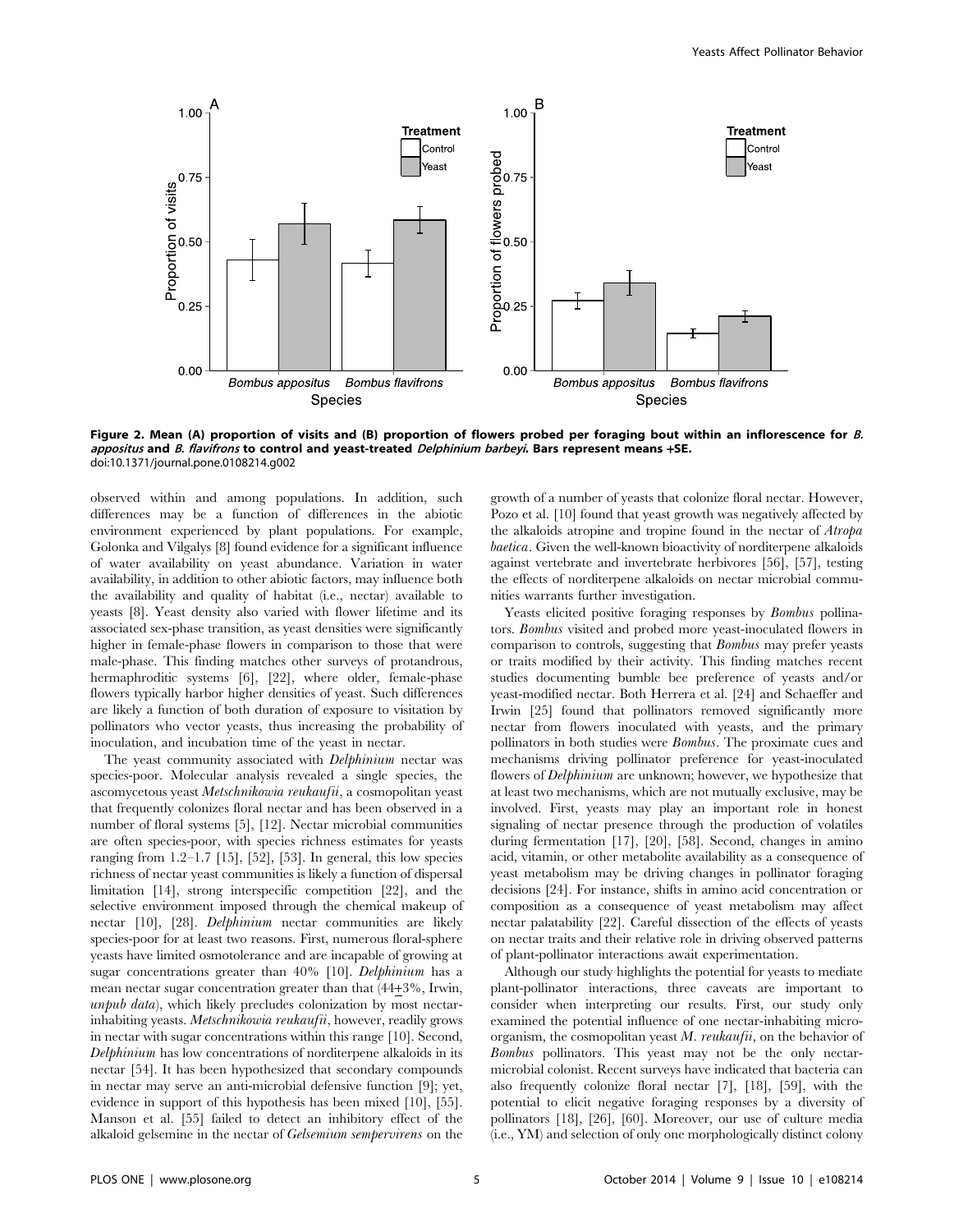per sample for sequencing may have made our estimate of fungal diversity conservative. Alternative culturing methods may reveal additional fungal nectar colonists with similar or opposing effects on Bombus behavior. Second, in addition to only testing for effects of one microorganism, we only examined the foraging response of one guild of pollinators, bumble bees. Delphinium is frequently utilized as a nectar resource by hummingbirds, hawkmoths, and other floral visitors [27], whose energetic demands differ in comparison to bumble bees [61]. And third, though yeast frequency of occurrence and density varied spatio-temporally, the mean densities observed at each site were all dense enough to potentially elicit foraging responses by pollinators [18], [24], [25]. Thus, the ecological and evolutionary significance of such variation remains unclear. Future research should consider both whether pollinator responses to microorganisms are densitydependent [60] and the consequences of such responses at both spatial and temporal scales.

Given well-known effects of pollinator foraging behavior on plant fitness, our results suggest that nectar yeasts have the potential to indirectly alter pollen transfer dynamics and plant fitness mediated through changes in pollinator foraging [23–25]. Bumble bees foraging on Delphinium tend to visit in a bottom-up fashion, starting at flowers at the base of an inflorescence and

#### References

- 1. Marschner H, Dell B (1994) Nutrient uptake in mycorrhizal symbiosis. Plant and Soil 159: 89–102.
- 2. Omacini M, Chaneton EJ, Ghersa CM, Müller CB (2001) Symbiotic fungal endophytes control insect host–parasite interaction webs. Nature 409: 78–81.
- 3. Clay K, Schardl C (2002) Evolutionary origins and ecological consequences of endophyte symbiosis with grasses. The American Naturalist 160: S99–S127.
- 4. Sandhu DK, Waraich MK (1985) Yeasts associated with pollinating bees and flower nectar. Microbial Ecology 11: 51–58.
- 5. Brysch-Herzberg M (2004) Ecology of yeasts in plant–bumblebee mutualism in Central Europe. FEMS Microbiology Ecology 50: 87–100.
- 6. Herrera CM, García IM, Pérez R (2008) Invisible floral larcenies: microbial communities degrade floral nectar of bumble bee-pollinated plants. Ecology 89: 2369–2376.
- 7. Fridman S, Izhaki I, Gerchman Y, Halpern M (2012) Bacterial communities in floral nectar. Environmental Microbiology Reports 4: 97–104.
- 8. Golonka AM, Vilgalys R (2013) Nectar inhabiting yeasts in Virginian populations of Silene latifolia (Caryophyllaceae) and coflowering species. The American Midland Naturalist 169: 235–258.
- 9. Adler LS (2000) The ecological significance of toxic nectar. Oikos 91: 409–420.
- 10. Pozo MI, Lachance M-A, Herrera CM (2012) Nectar yeasts of two southern Spanish plants: the roles of immigration and physiological traits in community assembly. FEMS Microbiology Ecology 80: 281–293.
- 11. Herrera CM (2014) Population growth of the floricolous yeast Metschnikowia  $reukaufii$ : effects of nectar host, yeast genotype, and host  $\times$  genotype interaction. FEMS Microbiology Ecology 88: 250–257.
- 12. Herrera CM, de Vega C, Canto A, Pozo MI (2009) Yeasts in floral nectar: a quantitative survey. Annals of Botany 103: 1415–1423.
- 13. Canto A, Herrera CM (2012) Micro-organisms behind the pollination scenes: microbial imprint on floral nectar sugar variation in a tropical plant community. Annals of Botany 110: 1173–1183.
- 14. Belisle M, Peay K, Fukami T (2012) Flowers as islands: spatial distribution of nectar-inhabiting microfungi among plants of Mimulus aurantiacus, a hummingbird-pollinated shrub. Microbial Ecology 63: 711–718.
- 15. Jacquemyn H, Lenaerts M, Brys R, Willems K, Honnay O, et al. (2013) Amongpopulation variation in microbial community structure in the floral nectar of the bee-pollinated forest herb Pulmonaria officinalis L. PLoS ONE 8: e56917.
- 16. Simpson BB, Neff JL (1983) Evolution and diversity of floral rewards. In: Jones CE, Little RJ, editors.Handbook of experimental pollination biology. New York: Van Nostrand Reinhold. pp.142–159.
- 17. Raguso RA (2004) Why are some floral nectars scented? Ecology 85: 1486– 1494.
- 18. Vannette RL, Gauthier M-PL, Fukami T (2013) Nectar bacteria, but not yeast, weaken a plant–pollinator mutualism. Proceedings of the Royal Society B: Biological Sciences 280: 20122601.
- 19. Herrera CM, Pozo MI (2010) Nectar yeasts warm the flowers of a winterblooming plant. Proceedings of the Royal Society B: Biological Sciences 277: 1827–1834.
- 20. Goodrich KR, Zjhra ML, Ley CA, Raguso RA (2006) When flowers smell fermented: The chemistry and ontogeny of yeasty floral scent in pawpaw

working their way up flowers on a stalk, before switching to other stalks within a plant [27], [46]. In so doing, bumble bees encounter female-phase flowers at the bottom of the inflorescence first before male-phase flowers at the top, where they remove pollen and export it to other stalks or plants. Increased movements within a plant by pollinators seeking yeasts may affect the magnitude of geitonogamous pollination, with important consequences for patterns of plant mating and reproduction in this self-compatible species. Future research investigating the benefits of nectar yeasts on increased per-flower visitation vs. the costs of potential geitonogamous pollen transfer will yield additional ecological insights.

### Acknowledgments

We thank RMBL for providing a stimulating environment in which to conduct this work, J. Reithel for logistical support, and R. Calsbeek for use of lab equipment.

# Author Contributions

Conceived and designed the experiments: RNS JA REI. Performed the experiments: RNS CP MCD JA. Analyzed the data: RNS REI. Wrote the paper: RNS CP MCD JA REI.

(Asimina triloba: Annonaceae). International Journal of Plant Sciences 167: 33– 46.

- 21. Kevan PG, Eisikowitch D, Fowle S, Thomas K (1988) Yeast-contaminated nectar and its effects on bee foraging. Journal of Apicultural Research 27: 26–29.
- 22. Peay KG, Belisle M, Fukami T (2012) Phylogenetic relatedness predicts priority effects in nectar yeast communities. Proceedings of the Royal Society B: Biological Sciences 279: 749–758.
- 23. Golonka AM (2002) Nectar-inhabiting microorganisms and the dioecious plant species Silene latifolia: Duke University.
- 24. Herrera CM, Pozo MI, Mendrano M (2013) Yeasts in nectar of an earlyblooming herb: sought by bumble bees, detrimental to plant fecundity. Ecology  $94.973 - 979$
- 25. Schaeffer RN, Irwin RE (2014) Yeasts in nectar enhance male fitness in a montane perennial herb. Ecology 95: 1792–1798.
- 26. Good AP, Gauthier M-PL, Vannette RL, Fukami T (2014) Honey bees avoid nectar colonized by three bacterial species, but not by a yeast species, isolated from the bee gut. PLoS ONE 9: e86494.
- 27. Williams CF, Ruvinsky J, Scott PE, Hews DK (2001) Pollination, breeding system, and genetic structure in two sympatric Delphinium (Ranunculaceae) species. American Journal of Botany 88: 1623–1633.
- 28. Herrera CM, Canto A, Pozo MI, Bazaga P (2010) Inhospitable sweetness: nectar filtering of pollinator-borne inocula leads to impoverished, phylogenetically clustered yeast communities. Proceedings of the Royal Society B: Biological Sciences 277: 747–754.
- 29. Horvitz CC, Schemske DW (1990) Spatiotemporal variation insect mutualists of a neotropical herb. Ecology 71: 1085–1097.
- 30. Herrera CM (1988) Variation in mutualisms: the spatiotemporal mosaic of a pollinator assemblage. Biological Journal of the Linnean Society 35: 95–125.
- 31. Klinkhamer PG, de Jong TJ (1990) Effects of plant size, plant density and sex differential nectar reward on pollinator visitation in the protandrous Echium vulgare (Boraginaceae). Oikos: 399–405.
- 32. Cnaani J, Thomson JD, Papaj DR (2006) Flower choice and learning in foraging bumblebees: effects of variation in nectar volume and concentration. Ethology 112: 278–285.
- 33. Mommaerts V, Wäckers F, Smagghe G (2013) Assessment of gustatory responses to different sugars in harnessed and free-moving bumblebee workers (Bombus terrestris). Chemical Senses: bjt014.
- 34. Elliott SE, Irwin RE (2009) Effects of flowering plant density on pollinator visitation, pollen receipt, and seed production in Delphinium barbeyi (Ranunculaceae). American Journal of Botany 96: 912–919.
- 35. Nelson RA (1979) Handbook of Rocky Mountain Plants.
- 36. Inouye DW (1978) Resource partitioning in bumblebees: experimental studies of foraging behavior. Ecology: 672–678.
- 37. Wright DH (1988) Temporal changes in nectar availability and Bombus appositus (Hymenoptera: Apidae) foraging profits. The Southwestern Naturalist: 219–227.
- 38. Kotliar NB (1996) Scale dependency and the expression of hierarchical structure in Delphinium patches. Vegetatio 127: 117–128.
- 39. Waser NM (1982) A comparison of distances flown by different visitors to flowers of the same species. Oecologia 55: 251–257.